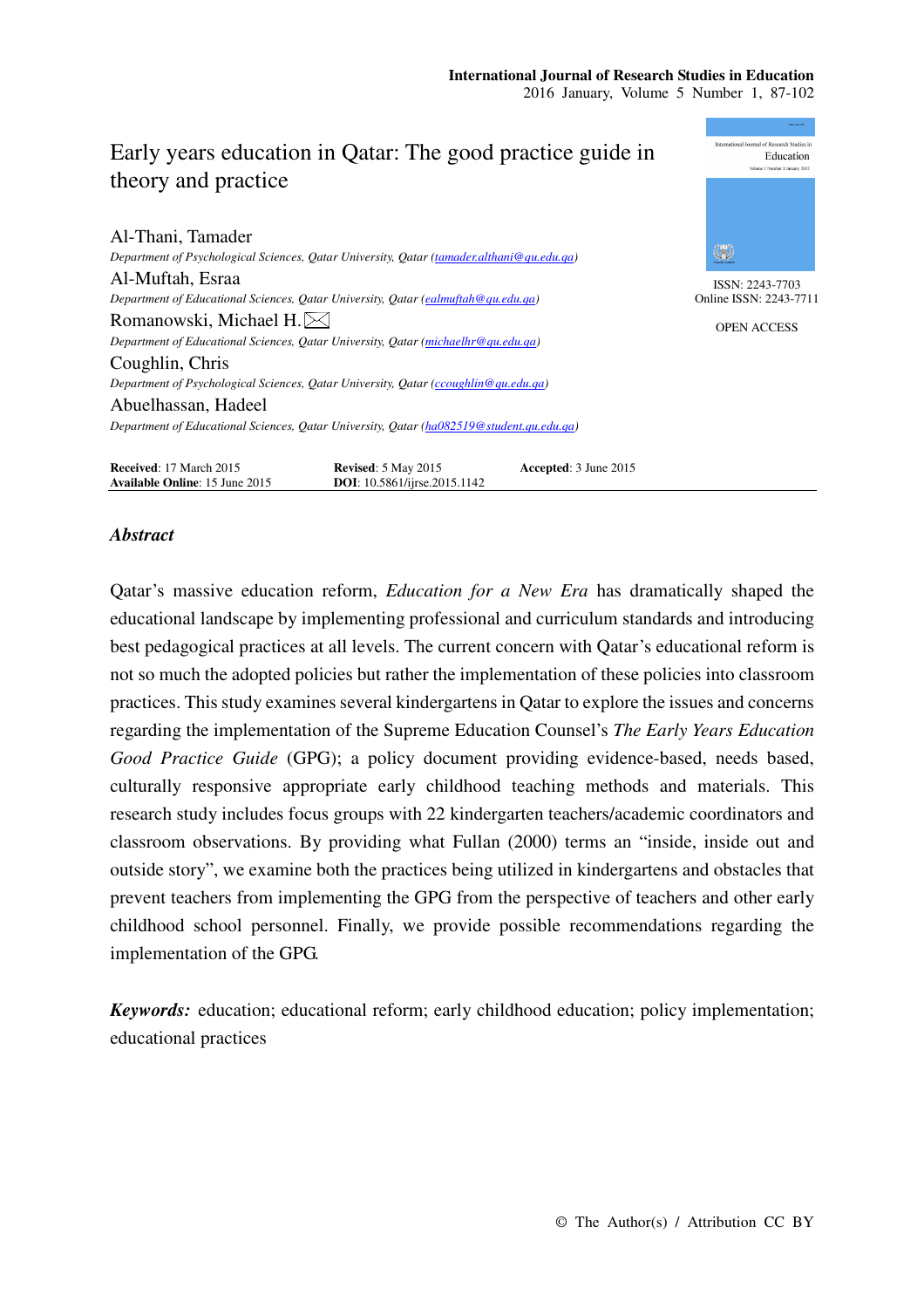# **Early years education in Qatar: The good practice guide in theory and practice**

## **1. Introduction**

The development of Qatar's Ministry of Education in the 1950's has played a dominant role in developing and overseeing educational structure and policies including early childhood education (Althani & Romanowski, 2013). In 2001, Qatar's government realized the current educational system lacked high-quality outcomes based on benchmarked international league tables (for example, Trends in International Mathematics and Science Study (TIMMS) and the Program for International Student Assessment (PISA) (Brewer, et. al., 2007). In response a nonprofit research organization, RAND, was hired to conduct a critical examination of Qatar's K-12 education system. The comprehensive assessment identified weaknesses in Qatar's educational system. First, the current system failed to provide a vision of quality education and the support structures needed for quality education were lacking. There was a highly centralized system in place with no performance indicators, and the little performance data provided to schools had limited potential for change because school leaders and teachers lacked the authority to make changes (Brewer et. al, 2007). Second, the educational assessment also indicated the curriculum was outmoded, highly controlled, emphasized rote memorization and appeared unchallenging for students (Brewer, et. al, 2007). Third, the educational stakeholders lacked a shared vision and this partly due to the rigid top-down decision-making policy structure. Finally, the finances guided to education were few evidenced by the poor physical conditions of schools, the lack of professional development opportunities and teachers' low salaries. Therefore any current reform would not be effective with incremental changes but rather reform in this context demanded a substantial system change and a well-developed and defined implementation plan. These findings led to four system-changing options and the Qatari government decided to develop a charter school model where education is decentralized and various Independent schools would be developed throughout Qatar. Hence, *Education for a New Era* (EFNE), a designed reform to transform Qatar's schools into a world-class competitive education system began to take shape (Brewer et al., 2007).

To improve successful implementation, the Supreme Education Council (SEC) was developed and assigned the task of ensuring the efficient and effective functioning of schools and teachers based on rigorous international standards (Althani & Romanowski, 2013). The role of the SEC is one of support for the Independent schools including developing curriculum standards and school system goals. In addition, the SEC provides opportunities for teachers and school leaders to engage in professional development and also has the responsibility to assess school performance and student progress. In what follows, we provide findings from a preliminary study that examines how teachers are implementing the policies and practices demanded by the Qatar Educational Reform. The purpose of this study is not to develop a comprehensive understanding of policy implementation but rather to begin the process of understanding how educational reform is being implemented and provide insight into future areas of study.

# **2. Kindergartens in Qatar**

The SEC set up the first kindergartens as part of the Independent school system during the 2008-2009 academic year. As of the 2014-2015 school year, there are 58 pre-schools, 30 for boys and 28 for girls and 40 kindergartens operating in Qatar that are linked to the Independent School system. The SEC provides strict rules and regulations regarding the required facilities for each school where all schools must have a library, a music room and both an indoor and outdoor playground (Khatri, 2014).

Since EFNE, pre-schooling has grown tremendously due to reforms initiated resulting in approximately 50 percent of appropriate age children being enrolled in preschools. Recent statistics indicate that 9 out of 10 children attend private kindergartens (Qatar National Development Strategy 2011–2016, 2011). EFNE includes strategies that define preschools as essential for supporting early childhood development, which enhances a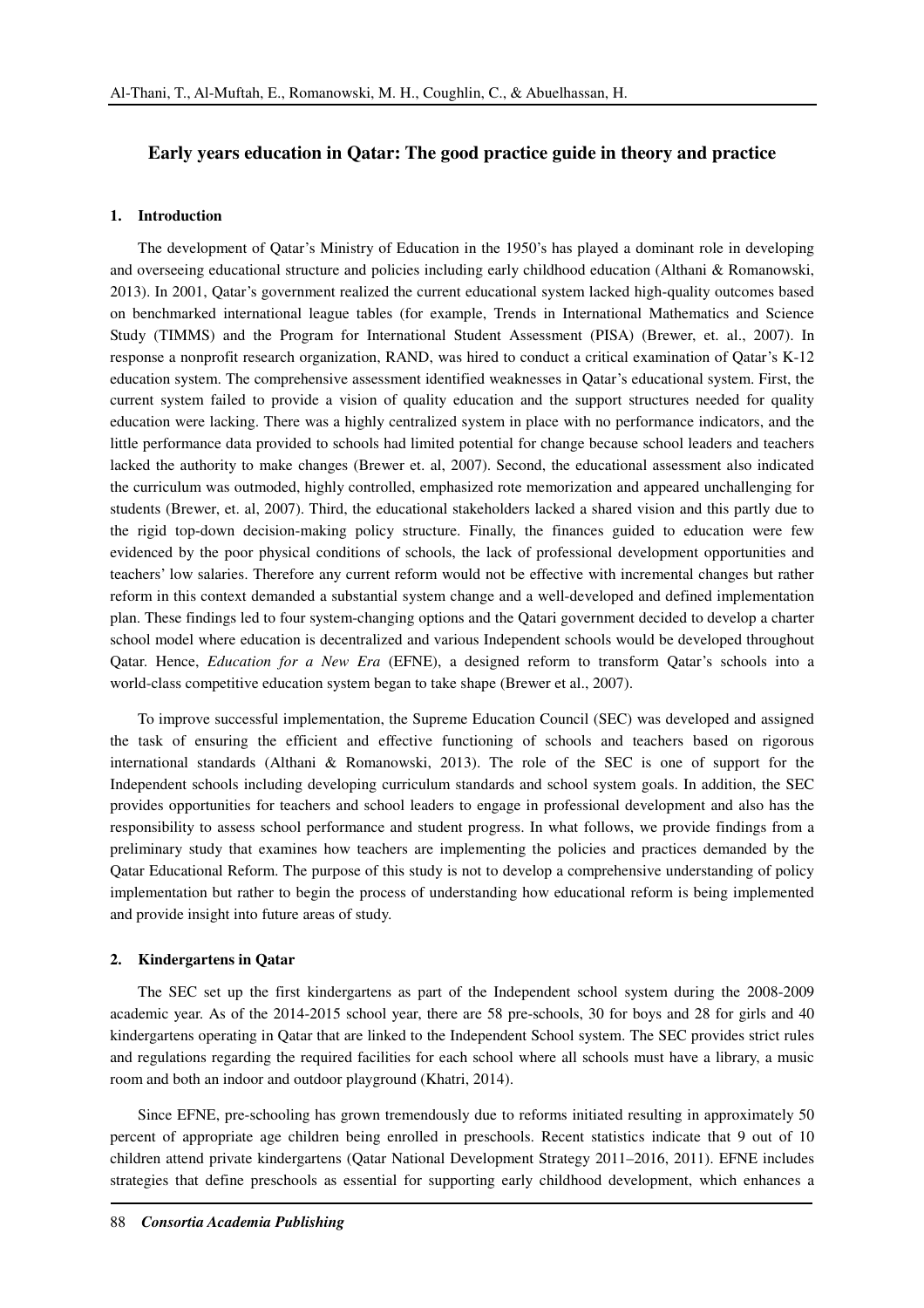child's future learning ability (Althani & Romanowski, 2013). Therefore, it is clear that Qatar's education system is very comprehensive, ranging from early childhood education through to higher level education and additional training as well (Qatar National Development Strategy 2011–2016, 2011).

Althani and Romanowski (2013) argue the current educational reform is based on a Western-style, child-centered teaching approach for preschools. Qatar's early childhood educational goals are aligned with international standards, Association for Childhood Education International, ACEI, and, specifically, ACEI Global Guidelines. In addition, Qatar's preschool educational goals/standards are aligned with developmentally appropriate practices from an international perspective and reflect the "belief that all children are entitled to basic human rights and the opportunity to develop within a safe and secure environment that values and respects individual differences" (ACEI Global Guidelines Assessment, 2011). The ACEI Global Guidelines include 76 indicators of program quality that have global relevance. How standards are met vary from nation to nation. Thus the vision and goals of the SEC reflect globally recognized standards. Publications such as *The Early Years Education Good Practice Guide* (GPG) play a key role in shaping early childhood education in Qatar. As stated in the GPG,

High quality Early Years educational experiences make a difference to the life-long learning, and social and emotional development of individuals. The *Guide* will support Early Years teachers and leaders to provide high quality programmes that:

- provide age-appropriate and well-resourced Early Years educational opportunities for all children based on research and knowledge about effective practice;
- $\triangleright$  give young children a strong foundation for future and life-long learning;
- $\triangleright$  ensure children have ample opportunities to develop their social competence and creativity, and
- $\triangleright$  facilitate the transition from home to school to maintain supportive connections between the two crucial worlds of the child (Education Queensland International, 2009, p. 2).

Thus, the GPG coupled with national curriculum standards serves as the foundation for early childhood education in Qatar.

### *2.1 The Implementation of Educational Policy*

Policy serves the purpose of confirming that actions of an organization or the individuals within the organization have a sound theoretical basis. In the context of education, policy serves as a guide that provides administrative or teaching guidelines that offer a framework for decisions and actions but do not provide the decision or appropriate action. However, the norm for educational policy production and implementation often creates a direct "top-down conception of the policy process, as if policy can "get done" to people" (Smit, 2003). Administrators, teachers and schools are often disconnected policy receivers (Bowe, Ball, & Gold, 1992) who are required to implement policy, although they are excluded from the production of educational policy.

Research indicates that long lasting change in schools can only occur from change in the teachers' basic practices that require a redefining of the relationship between teachers, knowledge and students (Elmore, 1996). More importantly, changes in pedagogy are at the core of successful sustainable long-term educational reform (Cuban, 1988; Elmore, 1996). Fullan (2000) recognizes the need for change in pedagogy but also points out the need for viewing educational reform from three perspectives, the inside story, the inside out story and the outside in story. This enables reformers to gain a multidimensional view of reform.

The inside story involves the teachers within the school who are working at implementation and the improvement of their teaching and trying to gain understanding of their educational practices. The key is that the attempt to improve is from within the school where teachers want to change and improve, teachers strive to,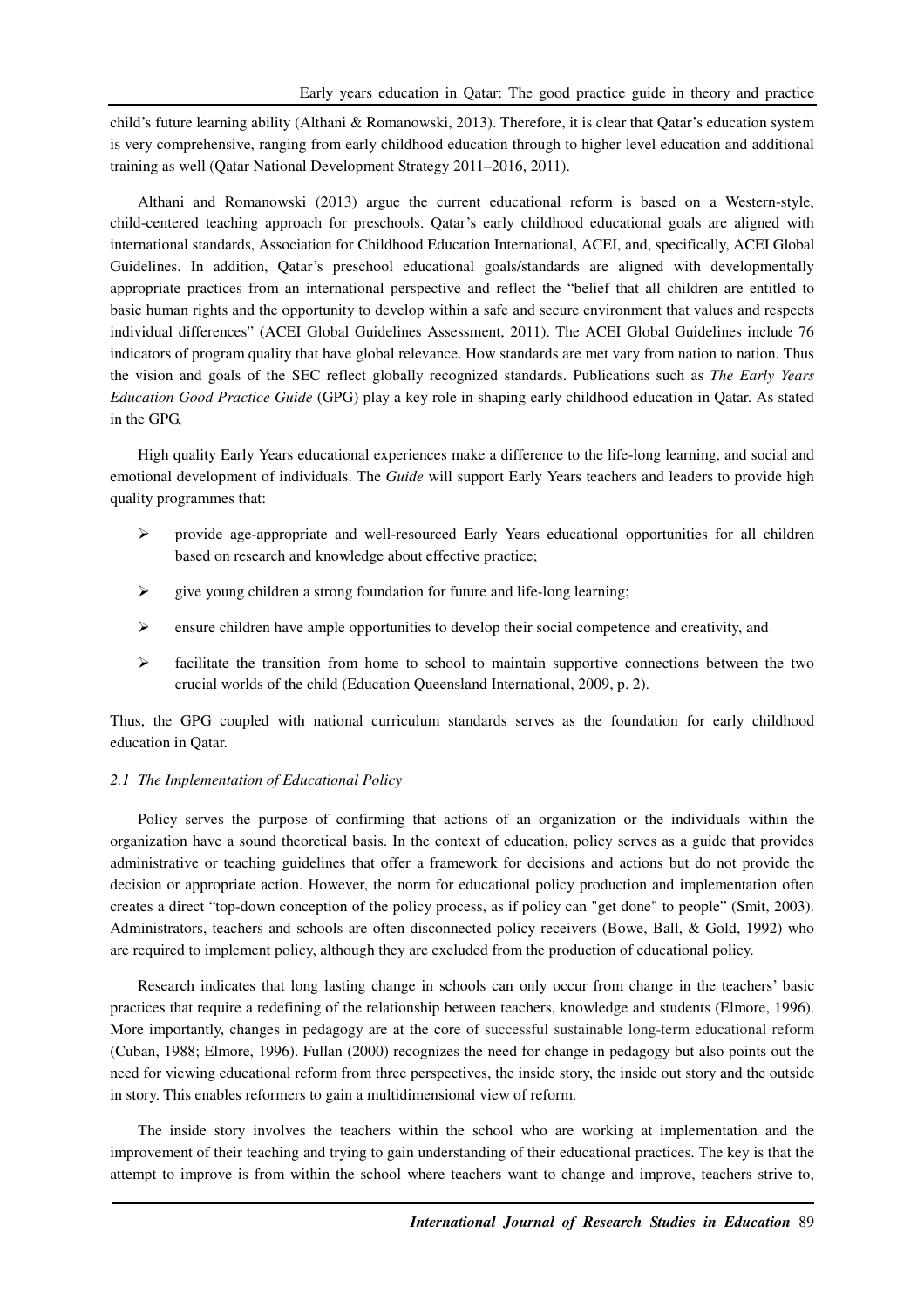"become assessment literate in order to be successful … pedagogy and assessment feed on each other, through the interaction of teachers, to produce better results" (Fullan, 2000, p. 582). The key to the inside story comes from teachers who develop a learning organization that give them time to work together on solutions to educational problems. These teachers are provided with needed professional development and trusted to seek solutions. Fullan (2000) argues that the key to the inside story is reculturing not restructuring. The key to the inside story -- is not restructuring but rather reculturing, "the process of developing professional learning communities in the school. Reculturing involved going from a situation of limited attention to assessment and pedagogy to a situation in which teachers and others routinely focus on these matters and make associated improvements" (Fullan, 2000, p. 583).

Fullan's (2000) outside in story centers on the supportive framework that schools operate within. This takes the form of the organization that controls and receives performance data from schools and deals with funding. The outside in story should support decentralization while simultaneously requiring accountability. The outside framework should encourage innovation and the support necessary for schools to become effective learning organizations. For Fullan (2000), "the key concept for the outside is the external reform structure" (p. 583).

Fullan (2000) defines the inside out story of educational reform when schools are involved with the outside forces such as parents, the community, technology, government policy and the wider teaching profession. These forces are often viewed with concern and approached with caution. However, some of these forces can be allies such as parents while others can be seen as a threat or feared such as technology or new approaches to teaching for many teachers. This is where the need for the learning community within the school is vital to support teachers by providing the needed climate and professional development programs that reduce the tension and fears of developing in new professional areas. The fundamental aspect of the inside out story is that schools and teachers clearly understand how they are being assesses and measured and then teachers can "take advantage of external standards to help inform what they are doing" (Fullan, 2000, p. 582). An important point here is that the assessments must be clearly aligned with the policies and goals of educational reform.

When examining educational policies, it is important to recognize that policy, people, and places affect the implementation of policy and the key to fully understanding policy implementation is to uncover their various dimensions and how and why interactions among these dimensions shape implementation in particular ways (Honig, 2006). In the context of Qatar, the SEC and related policies, teachers and administrators and the cultural aspects of such a diverse country all place a significant role in how policy is implemented.

# *2.2 Early Childhood Education In Qatar: The Good Practice Guide (GPG)*

The Early Years Education Good Practice Guide (GPG) was designed to contribute "to the Supreme Education Council reform initiative: Education for a New Era" (Education Queensland International, 2009, p. 1) The GPG was first developed in early 2007 and has gone under two revisions with the latest revision in 2009. The guide is written for all those involved in Early Years education (Pre-K: 3 year olds; Kindergarten: KG1 4 year olds, KG2 5 year olds; and Grades 1 and 2) and draws upon "research findings and professional documentation from a range of systems and regions, while attending to the culture and values of Qatar… concept of "Good Practice" is used to represent evidence-based, needs based, culturally responsive and relevant to the curriculum and functional development of the child" (Education Queensland International, 2009, p. 2).

The GPG states that the purpose of the *Good Practice* Guide is to provide:

- $\triangleright$  A framework for policy implementation at the school and Education Institute level;
- Professional practice guidelines for implementing the *Foundation Curriculum* (Supreme Education Council, 2007) and alignment with the Curriculum Standards (Supreme Education Council, 2005), and
- Guidance for Early Years teachers in Independent Schools as they work towards the *National*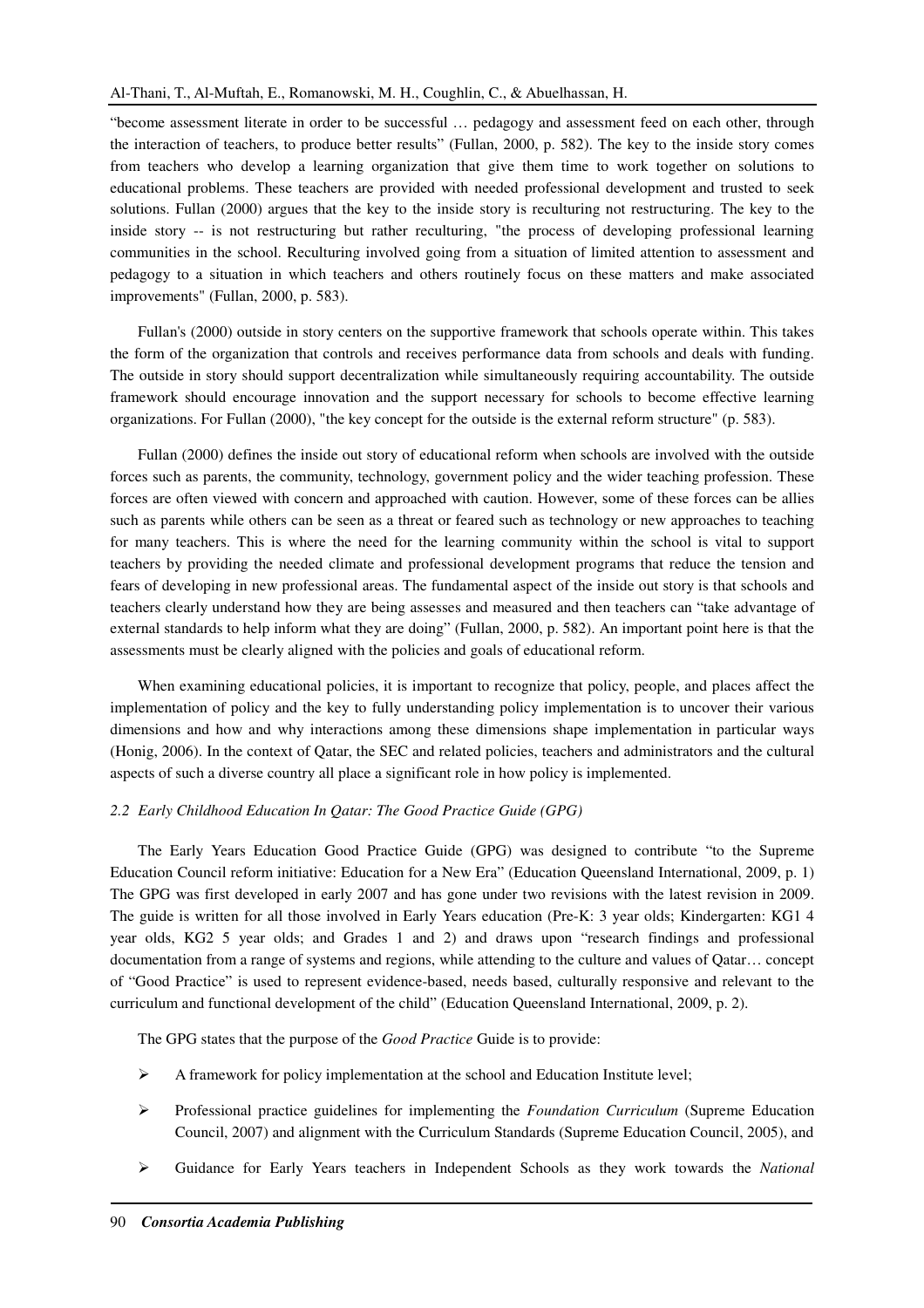*Professional Standards for Teachers and Leaders* (Supreme Education Council, 2007) and professional licensure (Education Queensland International, 2009, p. 2).

Overall, the GPG is a well-researched and written document that is developmentally sound. The guide provides a summary of the research factors that are beneficial for Early Years Education and a well-developed set of values and goals related to effective Early Years practice. The Foundation Curriculum and the Curriculum Standards included provide specific guidance on program practices that promote the learning outcomes. The GPG was written with the Qatar educational reform in mind. The GPG provides 12 areas of Early Years good practice that are aligned to the Qatar National Professional Standards for Teachers and Leaders, and school policies that support and strengthen Early Years educational practice are provided (Education Queensland International, 2009).

#### *2.3 Early Childhood Education In Qatar: Curriculum Standards*

The philosophy underlying Qatar's curriculum standards is that "today's students must have a high degree of competence in all these subjects, and must benefit from the best opportunities in higher education, if they are to compete successfully in the worldwide economy" (Evaluation Institute, 2004, p. 9). Furthermore,

*the standards are based on the premise that all Qatari students are capable of learning successfully and of achieving high levels of performance. The standards are aligned to the expectations found in those countries that demand the most of their students, including those that achieve excellent results in international tests* (Evaluation Institute, 2004, p. 9).

Currently, the curriculum standards implemented in Qatar "demonstrate what Qatari students should know, understand and be able to do by the end of each grade from Kindergarten to Grade 12" (Evaluation Institute, 2004, p. 9). Furthermore, the standards were developed and written in order to assist "each Independent School to plan its curriculum, to guide writers of teaching and learning materials, and to inform the design of tests and examinations" (p. 9). The standards cover four subjects: Arabic, English, mathematics and science.

#### **3. Study Overview**

In this study, we provide, as previously discussed, what Fullen (2000) terms the inside story by describing teachers' perspectives and experiences working at the implementation of educational policies and practices. Thus, we focus on how teachers in selected Qatar kindergartens are implementing educational policy within their classrooms. In particular, we center this study on Qatar's Supreme Education Counsel's *The Good Practice Guide* (GPG) developed by an international education consulting firm and developmentally appropriate. To access this inside story, the goal was to conduct focus groups and interviews with these same teachers and academic coordinators in order to discuss their views and understandings of *The Good Practice Guide* and their implementation of the GPG in their school and classrooms. These focus groups discussed challenges and obstacles that the teachers face regarding implementation.

We also attempt to provide Fullan's (2000) outside in story examining and discussing the supportive framework that schools operate within. We address this by examining the school facilities, conducting classroom observations and utilize the interviews and focus groups to assess the support that is provided for these teachers. In addition, we provide discussion centering on Fullan's inside out story of educational reform by addressing some of the outside forces that play a significant role in the teaching profession. Finally, we utilize the findings from classroom observations and focus groups to provide recommendations that could be used to improve the implementation of educational policy (the GPG) into kindergarten classrooms in Qatar. Since there is no previous research that examines the implementation of particular policies of Qatar's Educational Reform at the early childhood level, a contribution of our study is that it provides insight regarding issues that aid or hinder theory moving into practice at the classroom level. We expect that the degree of implementation and the challenges and obstacles that teachers face will be context specific to Qatar.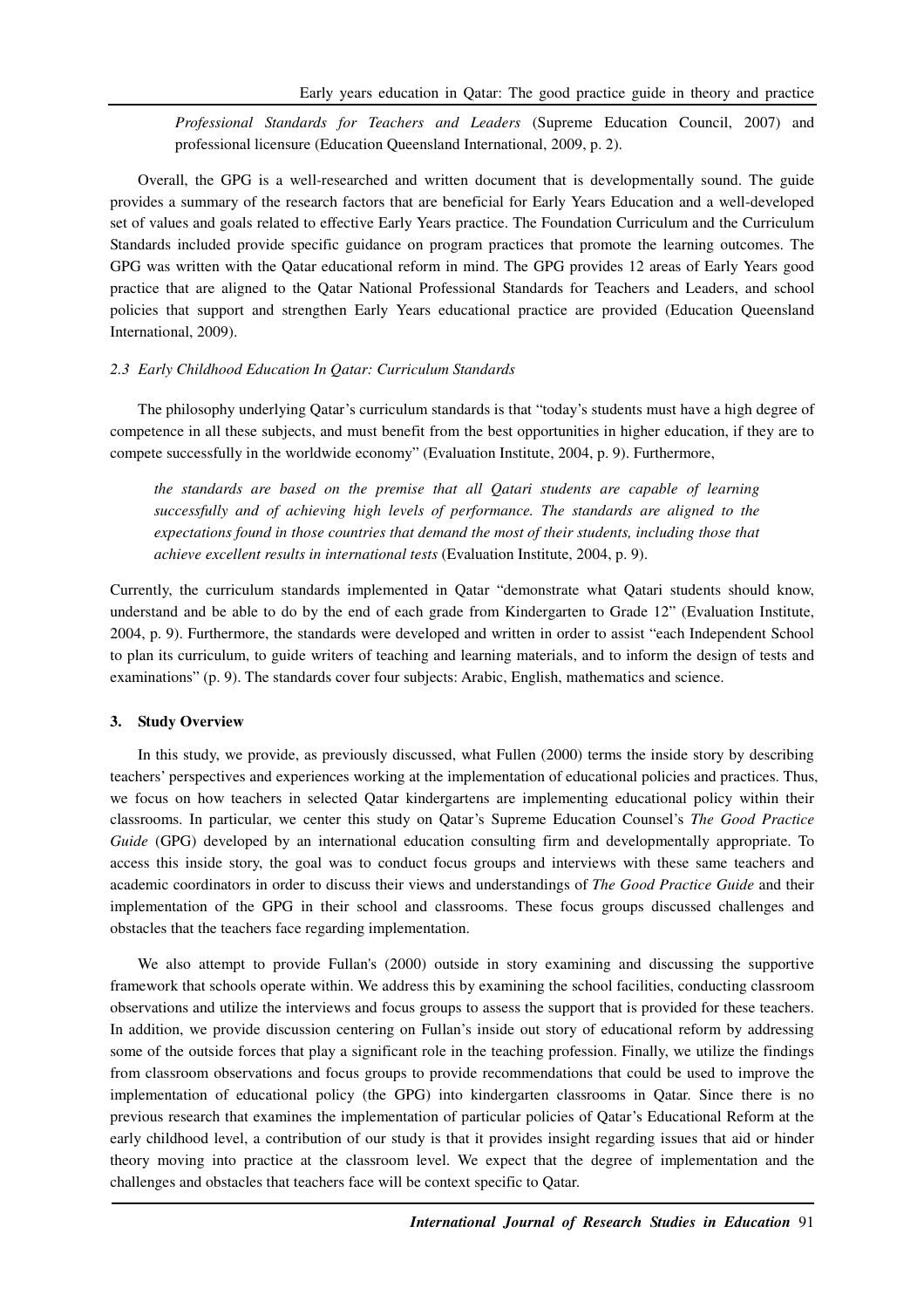#### *3.1 Description of the Classroom System*

The school system in Qatar is gender segregated where female students attend schools taught by female teachers, and vice versa. The only exception is in some K-6 boy schools some classes are taught by female teachers. On average there are 27 students placed in each kindergarten classroom and kindergartens range from 4 to 7 classrooms per school, with children ranging in age from 4 (KG1) to 5 (KG2). There is, generally a science, Arabic, or English teacher in each classroom at one time with an assistant teacher. The teacher assistant however has a break during the science class and the English teacher assists during that time, because although science is taught in Arabic, there is certain English terminology incorporated into the science classes. Also, most classrooms provide a teaching assistant who is available to assist students with special needs. Thus the adult-child ratio per classroom generally averages one adult per 8 to 10 children.

## **4. Methodology**

Currently, there are few studies, if any that examine policy and pedagogical theory implementation into kindergarten classrooms in Qatar. Thus, in order to examine how polices and teaching theory is implemented, it is vital to begin by examining the perspectives of coordinators and teachers who actually work in these schools.

The core research objective for this study is to examine how early childhood teachers are implementing the GPG. In order to accomplish this, several additional objectives will guide this study. These are:

- $\triangleright$  To determine the challenges that early childhood teachers face when implementing the GPG.
- $\triangleright$  To examine the support system for early childhood education.
- $\triangleright$  To provide recommendations for improvement of the implementation of the GPG.

#### *4.1 Data Collection*

This study is framed on the fundamental aim of qualitative and observational research. That is, to provide readers with an accurate understanding of the perspectives of those involved in a particular situation. For this study, data were collected from focus groups with 22 kindergarten teachers/academic coordinators and conducted classroom observations to determine the practices being utilized in kindergartens, obstacles that prevent teachers from implementing the GPG and to seek possible recommendations regarding the implementation of the GPG. Findings will be used to offer recommendations to improve policy implementation.

In qualitative inquiry, there are no set rules for sample size. Sample size depends on several issues such as what the researcher wants to know, the purpose of the inquiry, what will provide credibility, and what is possible with the available time and resources (Patton, 1990). Researchers should interview from 5 to 25 individuals who have all experienced the phenomenon under study (Polkinghorne, 1989). Thus, focus groups and interviews were conducted with 22 teachers and coordinators in selected kindergartens since these are the individuals who have experienced the phenomenon, in this case policy implementation. The sample included the 3 municipalities with large population pockets, including the capital city Doha 4 schools and 1 school in Al Wakra south of Doha.

#### *4.2 Classroom Observations*

As previously noted, the kindergarten schools on average consists of 4 to 7 classrooms with a library and indoor and outdoor play areas to support physical development. The researchers utilized the ECERS-R (see Cassidy et. al, 2005; Sylva, Siraj-Blatchford, & Taggart, 2003) as a framework for assessing the overall environment of each Kindergaten visited. In terms of rating, consensus among the researchers was easily reached, with all researchers rating the environment minimal to excellent in all relevant domains. Each classroom includes the following learning centers (referred to at the schools as "The Discovery Corners"): science/math, art, dramatic play, literacy with an outside play area attached to each classroom. Due to the weather in Qatar,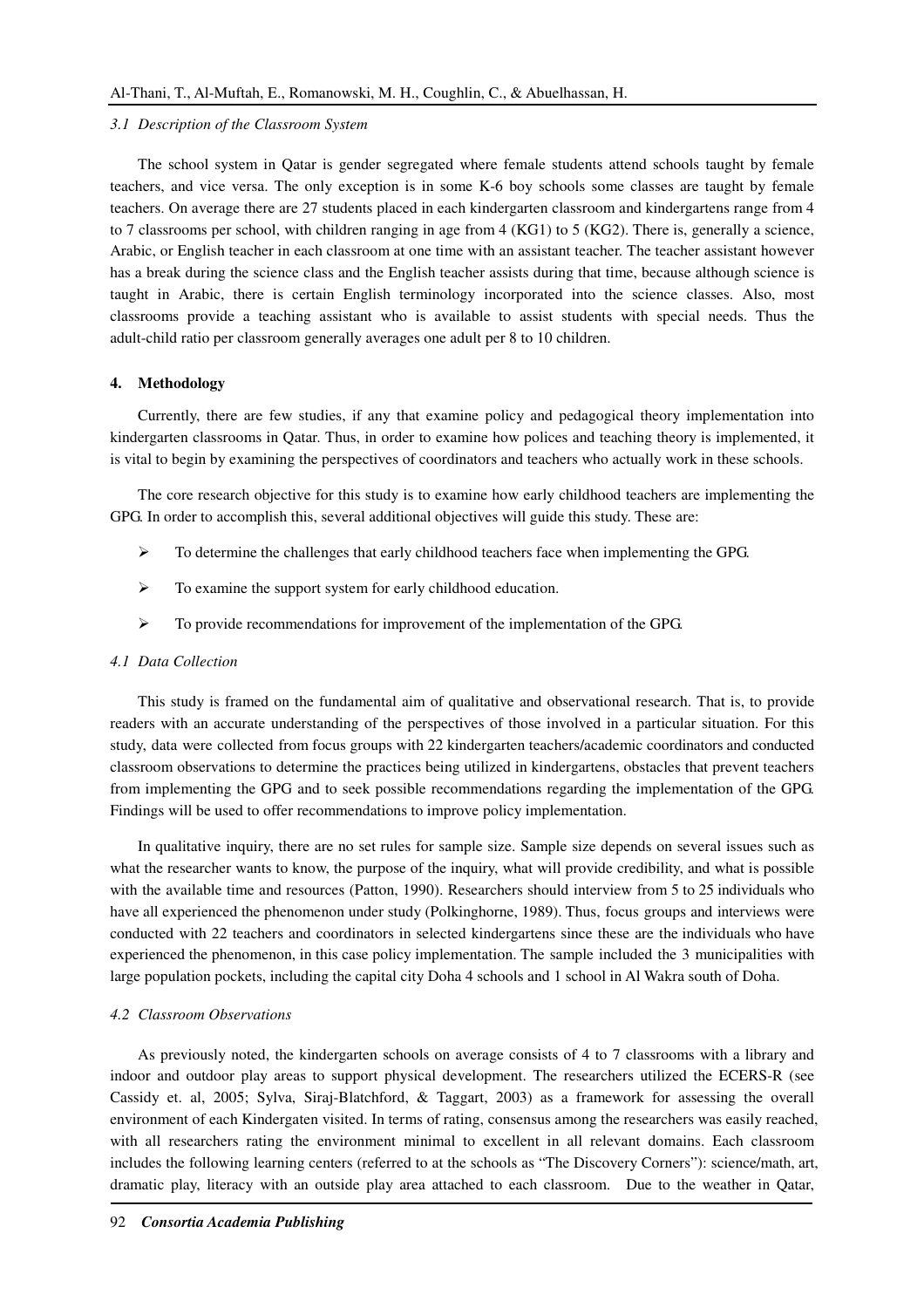which can be quite hot during several months of the year, schools were designed to accommodate large motor skill development within the school building itself. So, given both space and activities, physical development is a strong component of the kindergarten program. Each classrooms is designed to accommodate the various learning centers, as listed, however, in most cases, the classrooms are a bit small for more than 20 children. Thus, although each classroom had a literacy area, the space does not provide a 'quiet area for reading, and space per learning center is limited to only a few children participating in an activity at one time. The teachers accommodate the space restrictions by rotating the children through the various center activities, but in doing so, somewhat limit children's free choice.

### *4.3 Data Analysis*

Qualitative data analysis can be defined as analyzing data that is then organized into convenient components. From these organized components, patterns that illustrate what is important and what should be communicated to others are identified and developed (Bogdan & Biklen, 2002). In this study, all data were collected and examined in the content of the core research objectives and subsequent research objectives. This required researchers to select, focus, condense and transform the data. This process was guided by utilizing appropriate data to respond to the various research objectives. Researchers analyzed the data and identified and organized emerging themes, patterns, and connections (Denzin & Lincoln, 2007; Taylor-Powell & Renner 2003; Miles & Huberman, 1994). The themes were then content analyzed selecting relevant quotes that were used to support or refute the findings. The reasoning is to develop a detailed and accurate account of the teachers' and coordinators' understanding of the issues involved in educational reform. In what follows, the themes that emerged from these interviews are presented and developed followed by discussion and recommendations. Throughout the process, we constantly engaged in self-reflection in order to provide a more complete account of participants' responses.

#### **5. Findings**

The following sections of this article discuss the findings from the interviews and focused groups, classroom observations and school visits and our own personal reflections regarding the use of the GPG and kindergartens in Qatar. In what follows, we attempt to examine and discuss both the inside and outside stories in order to provide a more holistic view of early childhood education occurring in Qatar today.

#### *5.1 The Outside in Story*

Part of the outside in story is the Supreme Education Council (SEC) the governmental body that oversees and provides support for all kindergartens in Qatar. At the start of the *Education for a New Era,* the SEC took a decentralized approach to Early Childhood Education by providing teachers with a great deal of freedom and autonomy to develop curriculum and instruction for their schools and classes. The goal was to allow for innovation and the support necessary for schools. However, issues with accountability and quality of the curriculum and instruction forced a more centralized system imposed by the SEC and also the development of the GPG and professional standards.

Furthermore, the SEC is responsible for the physical aspects of the building and our observations indicated that all schools were well designed and equipped. It was clear that the government had designed developmentally appropriate indoor and outdoor areas to enable teachers to implement of *The Good Practice Guide* (GPG). The classrooms at each school were divided into learning corners and as researchers, we would argue that each school was developmentally appropriate and supplied with needed facilities and resources in order to provide sound educational opportunities.

The SEC provides national curriculum standards and professional standards for teachers. Accountability for these standards is also in the realm of SEC responsibilities. To continue their ongoing support, the SEC offers teachers with extensive professional development that provides teachers with the knowledge, skills and dispositions for effective early childhood teachers. In addition, coordinators working in the schools are supported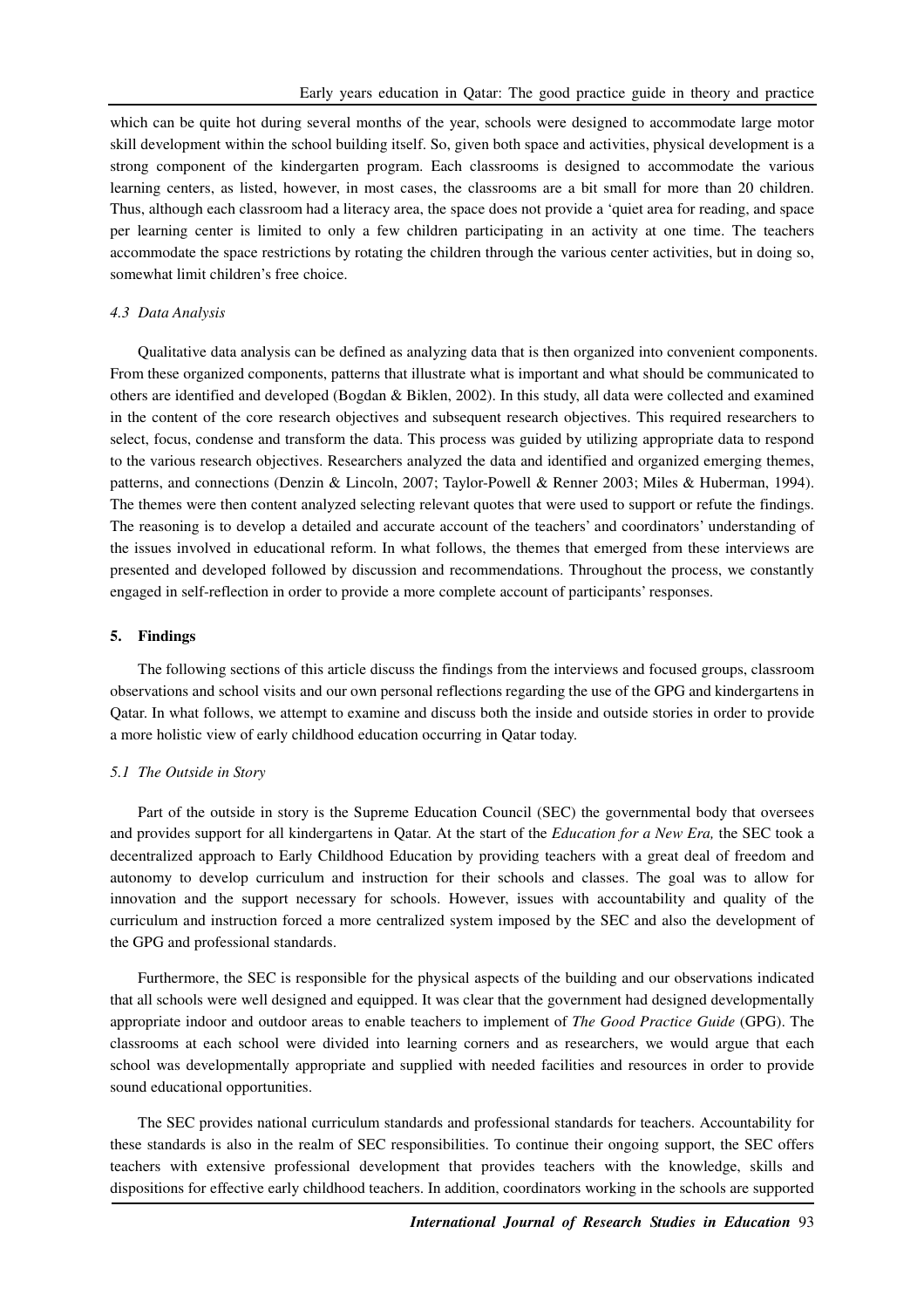and provided with continued professional developed opportunities by the SEC and are in the schools to provide teachers with continuous support.

#### *5.2 The Inside and Inside Out Story: Familiarity with the GPG*

As previously mentioned, the SEC provides a well-developed and developmentally sound educational document (*The Early Years Education Good Practice Guide*) to guide the curriculum and instruction in kindergartens in Qatar. When asked about their familiarity with the GPG, most school coordinators and principals were aware of the specific details of the GPG and most teachers were quite familiar with the document. However, the majority of teachers knew little about the specific content of the GPG and how the GPG should be shaping their teaching. However, those who were most familiar with it tended to state that the GPG was "excellent," "useful for teaching," and that "the students can benefit from the GPG." For example, one teacher stated:

*[the GPG] provides different strategies and how to deal with different types of students....it is useful for the teacher and addresses the normal student, the student with a disability, and the talented student.* 

Although these teachers provided a positive view of the GPG, there was also a teacher who was not aware of the GPG, while another stated, "I have not read it." Some teachers commented that it was too long and that they did not have the time to look at it in detail, but that they were familiar with its content. This demonstrates the rather wide continuum that exists among teachers regarding their perception and use of the GPG. Although the GPG is a well-written and useful document developed for the educational reform, it is evident that without teacher acceptance and use, little will change in the classroom resulting in a limited impact of the educational reform.

More importantly, the issue here is linked to the wider teaching profession regarding the qualifications and preparation of teachers. In this study, ten of the teachers interviewed had a degree in education. An important point is that in Qatar, Qatar University is the only national university and the only university that prepares teachers. Prior to offering a diploma program in early childhood education in 2002, there was a track within the home economics program that offered some early childhood courses. This track ended in 1997. This lack of opportunity for education for preschool teachers has resulted in a lack of qualified teachers (Al Thani  $\&$ Romanowski, 2013). Thus, most preschool teachers in Qatar lack the background and skills needed to fully utilize the GPG or provide resources to students, and have difficulty applying GPG theories to practical classroom situations. This information may provide insight into why a continuum exists regarding teacher use of the GPG. More importantly, this important piece of knowledge might explain not only the use or lack of use of the GPG, but also the manner that the GPG is implemented.

#### *5.3 The Inside and Inside Out Story: Implementation of the GPG*

Concerning the implementation of the GPG, this discussion provides the inside and inside out story regarding the various aspects of the GPG that play a significant role in the classroom. Questions based on concepts that were derived from the GPG were asked of all interviewees, whether they were familiar with the GPG or not.

First, we addressed *teaching strategies*. Participants indicated that there were several teaching strategies in the GPG that they currently implement in their classroom teaching. Teachers discussed these strategies, which included brainstorming, learning through song, discovery learning utilizing "The Discovery Corners," the use of play, and integrating the outdoor environment into their teaching. Nonetheless, when teachers were asked about specific concepts in the GPG and how they were being implemented, different interpretations of the concepts appeared. For example, when asked about teacher-guided play, the teachers tended to give examples of usual day-to-day activities, not of play that is structured and guided by adults. These different understandings of the concepts in the GPG could be tied to its use of abstract concepts, which was critiqued by some of the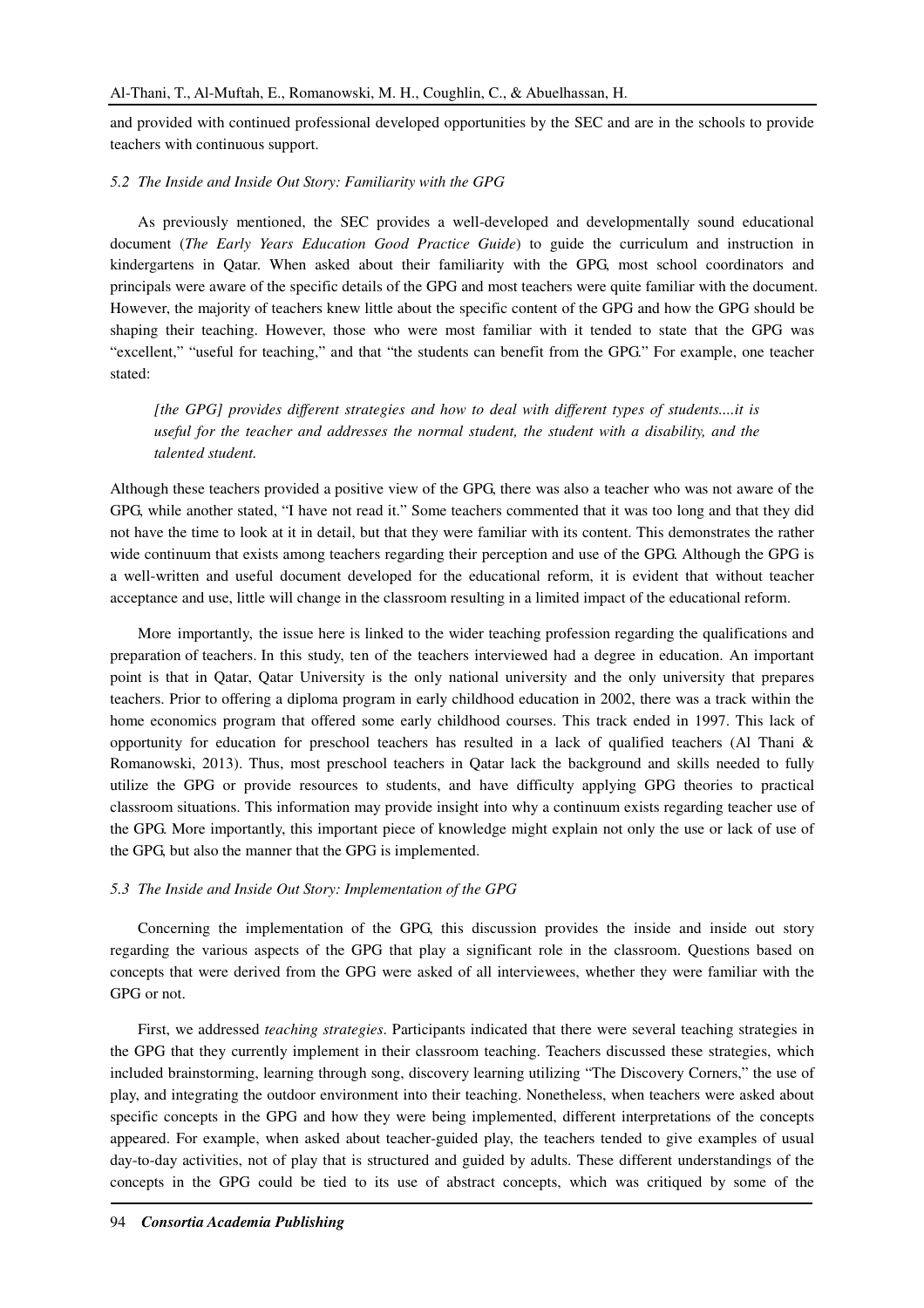interviewees (later discussed in the challenges section of this paper). It is clear that teachers implement some of the suggested teaching strategies, but most of these teachers also feel that the SEC plays a significant role in providing resources, strategies, and the standards that are used in the classrooms. These examples point back to the lack of qualified teachers in these schools. Not only is there a poor implementation of the GPG but there is also a reliance on the SEC to provide them with what needs to be taught and how it should be taught.

Second, a key aspect of the GPG is the ability for teachers to be *flexible* in order to accommodate children's needs and interests. When asked about their flexibility, participants believed that they were flexible but indicated that their flexibility was directly influenced by Qatar's preschool standards and goals and by the SEC documents. One teacher stated, "the [weekly lesson] plans come from the SEC and also the months' themes. But we can develop ideas and resources." This flexibility is important, and not simply done haphazardly. One teacher stated:

*There is flexibility in reflection. For example, I can change the lesson plan but I need to reflect on it to explain why I changed it. That way if anyone walks into the room and wants to understand why I changed the subject they can see that in my reflection.* 

This teacher indicated that there is flexibility in her teaching but that there must be sound reasoning behind any changes she makes from the prescribed curriculum. However, when it comes to flexibility and the standards, we received mixed messages from teachers. Interestingly, other teachers noted they were expected to finish different lessons on time and that there was no room to change any of the required content. A teacher stated, "the standards which we follow are [embedded in] the Get Smart [curriculum]. We don't have room for change." This teacher indicated the need for flexibility in standards directly, stating that, "Standards must allow for a flexible strategy." This teacher's point again is tied to the *pace at which the policies change*. Although originally the teachers had complete control over the materials and strategies used in their classrooms, the current standards and curriculum available to teachers encompasses most of the material that teachers were required to develop early in the reform.

The GPG emphasizes a vital aspect of curriculum development. That is, the curriculum should be based on the *interests and needs of the children*. These teachers indicated that the curriculum utilized in these schools is not only developmentally appropriate and child centered but that the English curriculum "is built on the child's interest." However, some coordinators noted that the Arabic curriculum needed further planning, to allow for more flexibility, so that "we all contribute to the curriculum."

When asked about these pedagogical issues, teachers stated, "It is child centered. For example, you play a game with the child"; "the [Qatari preschool] standards are based on playing and the children's interest"; and "The standards are developmentally appropriate." Like the concept of teacher-guided play, the concept of building the curriculum on the interests of the children was understood differently by different teachers.

Many teachers indicated that the standards play a major role in shaping the curriculum. For example, one teacher stated, "The implementation of the lessons is guided by both the [preschool] standards and the students' interests. It is guided by the student level, but there is pressure to implement the standards." Another teacher stated, "it is the standards that guide lessons. There are several standards, and the teacher is restricted to those standards." One teacher described the difficulty with the emphasis on standards as follows: "it is guided by the standards, and standards are above the student's ability level, but it is compulsory to implement them."

In summary, many of the concepts put forward in the GPG (e.g. child-centered teaching, play-based instruction, and differentiated learning) were familiar to the teachers. Nonetheless, *individual teachers understood these concepts differently*. Yet at other times, the standards and goals were seen as challenges. In the next section, we discuss some of these challenges that standards seemed to create for the teachers.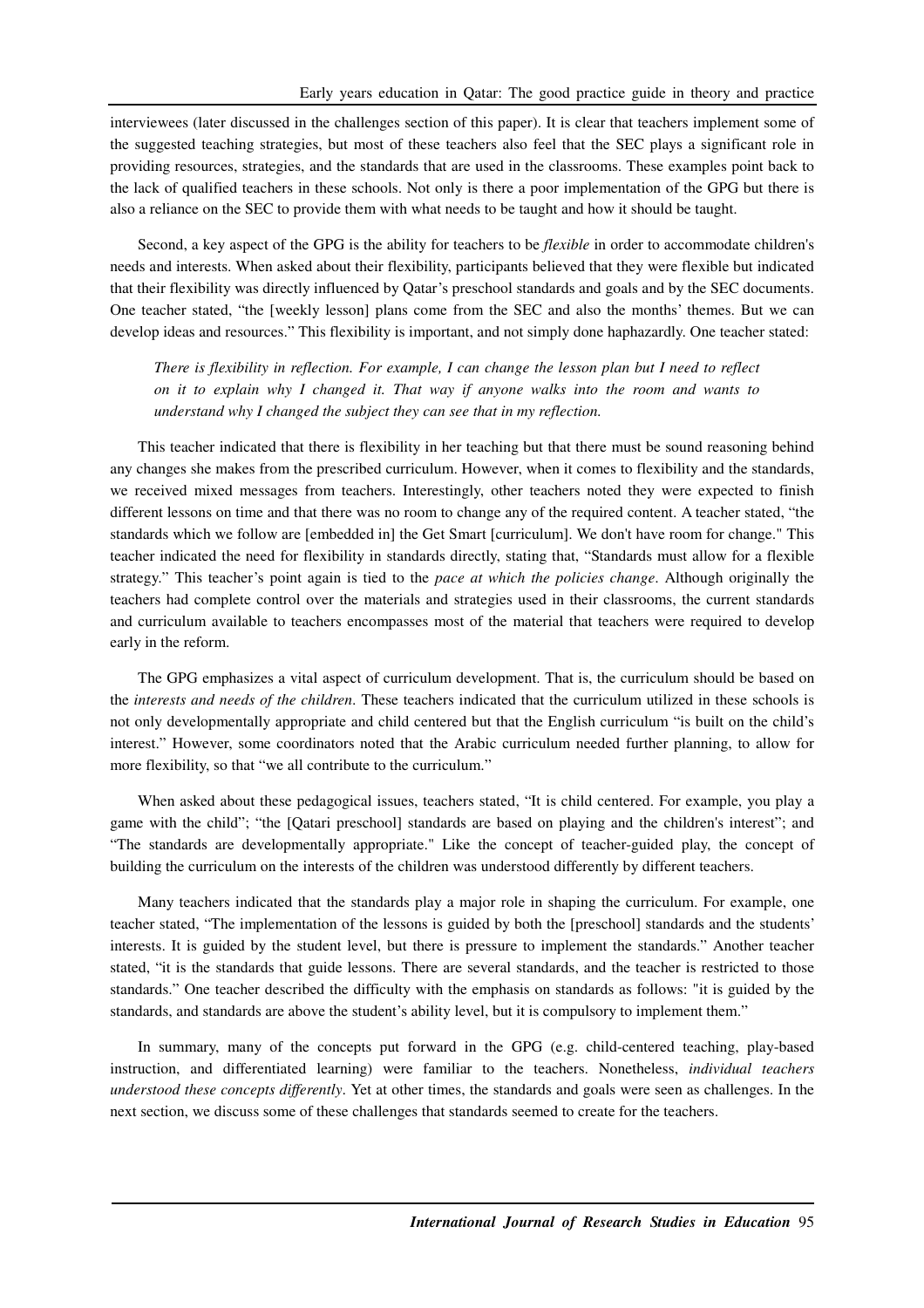#### *5.4 The Outside in and Inside Out Story: Challenges and obstacles facing GPG implementation*

*Qatar National Curriculum Standards*. Teachers and coordinators were clear that implementing the GPG was difficult at times and that they faced various challenges. The first challenge was the number of curriculum standards that the SEC expects teachers to cover in a short time. The curriculum standards for kindergarten are specified in relation to the following discipline areas: Science, Math, English and Arabic (see Supreme Education Council. Curriculum Standards: Kindergarten). Some of the teachers noted that the standards are too high for kindergarten students. For example, one of the most experienced teachers interviewed (who had been teaching for 17 years) noted, "This must be in the standards' level. They are too high. We would like to focus on behavioral skills at this stage, not writing". Even experienced teachers struggled with the level and use of standards which brings us back to the point of the unqualified or inexperience teachers and the difficulties they might face and how they deal with these challenges.

There was one exceptional school at which the standards and goals for the students were perceived as low. Nonetheless, during a visit to that school's library, the coordinator noted that the level of the Arabic textbooks was too high for the students. This could indicate that textbooks are not in line with the standards the government set.

*Classroom size*. Another aspect of the inside, inside out stories deals with the classroom system. A second issue, raised by almost all interviewees, was the large class sizes. Most of the schools visited had over 25 students per classroom, which presented challenges for many of the teachers. This obstacle is not limited to applying the GPG but is transferable to a variety of pedagogical concerns. Teachers in this study indicated that a classroom size of 15 students is ideal, but that they could meet the requirement more easily if classrooms were limited to no more than 18 students. Interestingly, this figure was also what the reform plan had hoped for, at least on paper. Nonetheless, due to population growth in the country, kindergartens today are sometimes required to take up to 30 students per classroom, as was the case at one of the schools visited. A consistent comment by teachers was that the number of children per classroom was too large. Each classroom consists of learning centers (science, literacy, dramatic play, art, etc.); and as previously noted, given the size of the classroom in relation to the number of children, the learning centers are somewhat limited in terms of the number of children who can be in each center at one time.

This is significant since several of the teachers pointed out the need for meeting individual student needs and interests. One teacher stated, "it [implementing GPG] is especially challenging since every student is different and they ask a lot of questions... there is need for differentiated instruction and it is hard to do that with large numbers of children per classrooms". The issue of class size raises an important point. Without an educational structure that is conducive to the application of the GPG or other educational policies, it is very difficult to effectively carry out sound pedagogical practices. In this context, the large class size limits the use of sound educational theories and practices.

The schools, however, utilize their space wisely in that the entire school is used to accommodate various activities. For example, in concert with a library room, as well as large and small motor play areas, each school also provides a designated eating area. These rooms, areas provide for an excellent extension of the classroom. Each school visited for this study demonstrated the highest standards in terms of cleanliness. There is an indication that some schools make use of these spaces more than others. All materials were well cared for and in good working order. The kindergarten school buildings are something Qatar can be proud of and would be an envy of many countries.

*Workload*. The third common issue that was raised regarding the GPG is the issue of workload. Teachers mentioned "SEC requirements," "weekly plans," "reports every month," and "child improvement weekly reports" frequently. These teachers argued that they face numerous tasks in addition to teaching, which is a significant obstacle for the implementation of the GPG.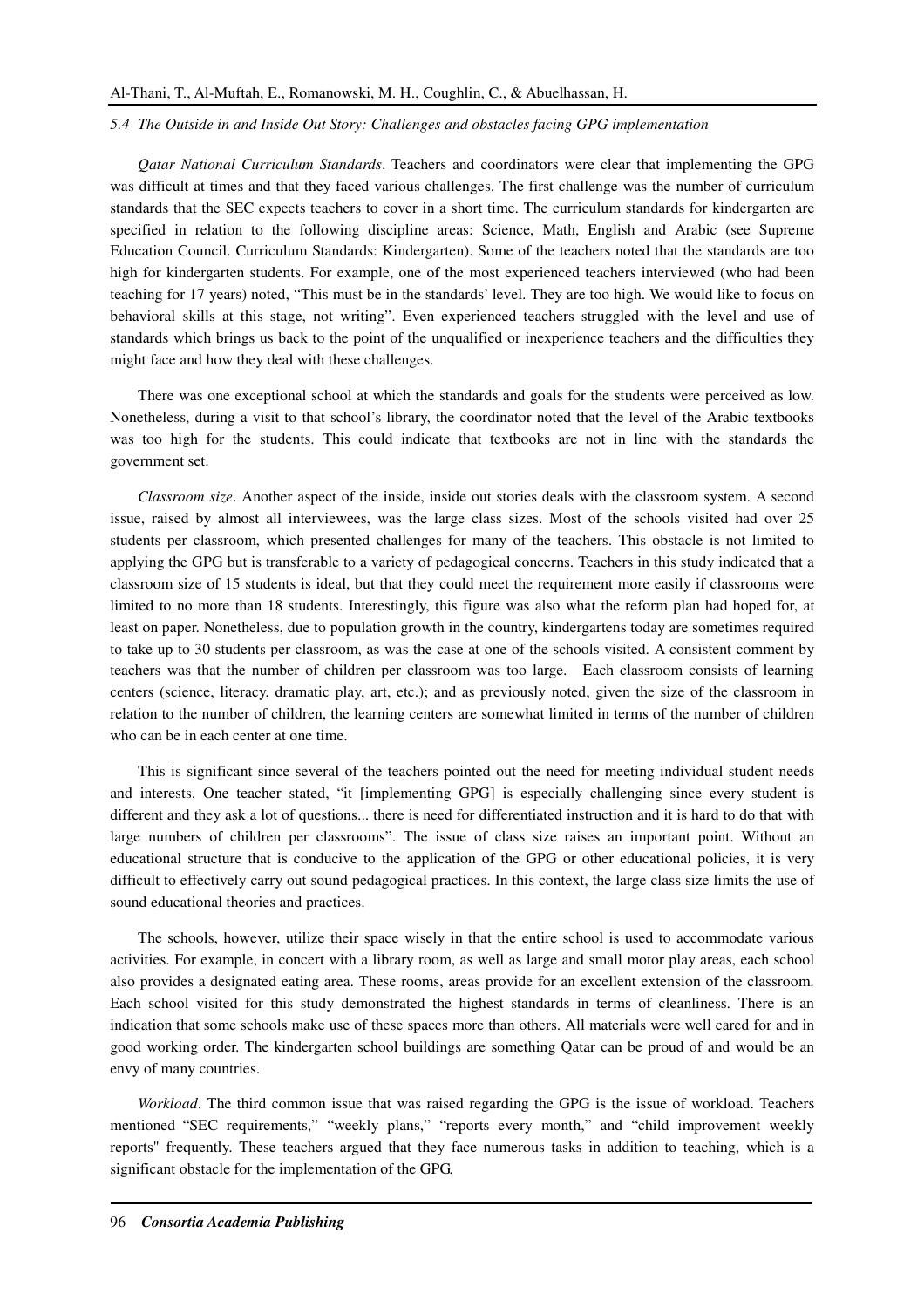There is no time for preparation because there are too many papers, in addition to spontaneous observation forms for each student and pre/post test and observation forms. Every month there is a report on each student, and weekly as well. So as a teacher I am faced with a dilemma, focus on [developing] the content or filling out all these observation forms.

Teachers indicated that there is a lot of paperwork they are required to complete in a specific time. This work uses teachers' time and reduces the time they can spend on other educational development tasks, such as implementing the GPG.

Interestingly, at one of the most outstanding schools visited, the coordinators noted that they did not require the teachers to actually fill out all the expected paperwork because, in their professional opinion, not all the students needed detailed reports and they preferred to have teachers engage in lesson planning.

*Outdated.* One of the clearest points made on the implementation of the GPG came from a focus group with coordinators at one of the oldest kindergartens in Qatar. She argued "it (GPG) needs modifications . . . The GPG is outdated because the SEC provides most of the information [weekly lesson plans and books] and the teacher does not need to develop her own curriculum." This was later echoed in the recommendations of these coordinators: "If it had more techniques for the teachers it would be useful. Since previously we had to develop our curriculums it was different. Now with everything available it can be updated."

This comment reflected the speed at which policies in Qatar were being changed. The coordinators had pointed out that early in the "Education for a New Era" reform plan, the schools were expected to develop their own curriculums and this guide was meant to help the teachers develop a best practices curriculum and strategy. Nonetheless, now that the SEC provides teachers with weekly plans and other detailed curriculums, the GPG was not necessarily all that helpful.

## *5.5 The Inside and Inside Out Story: Role of the Academic Coordinator*

Early in the school visits, the coordinators were mentioned by the teachers as playing a major role in lesson planning and, hence, in the integration (or not) of the GPG concepts. According to the teachers, the coordinator plays a quite dominant role in the schools visited. As one teacher stated, "the coordinators do everything." The position of coordinator is demanding, since coordinators are required to supervise teachers, supervise plans, help teachers prepare, conduct workshops, and, as one teacher stated, "whenever we need something we go to the coordinators. From them, we get suggestions for activities and also feedback."

Hence, when it comes to the different concepts in the GPG such as adult-guided play, child-centered teaching, etc. the coordinator plays a major role in planning. After receiving the weekly plans from the SEC that specify which preschool national standards and goals are expected to be fulfilled, which activities are suggested to accomplish those goals, and under which themes these goals are to be achieved; it is the coordinator who meets with the students and plans the day-to-day lessons and activities, aligning them with the curriculum.

Therefore, the subject coordinator plays a pivotal role in relaying SEC documents, including the GPG, to teachers. At various times, the coordinators have been invited to meet with the SEC to discuss the policies. Two coordinators stated, in a focus group, "the meetings with the coordinators/SEC are not of high standards as expected. For example, the meetings that deal with the standards and implementation are not helpful" and "there needs to be a third coordinator that is certified in science or math education."

One coordinator supported one of the above issues by stating, "…we (the English coordinators) do not have the level of knowledge necessary to support and evaluate science and math teachers." Therefore, it is hard for the English coordinators to give the necessary pedagogical support to science teachers. This again ties in with the changes in policies that occurred in kindergartens in the past couple of years. While previously, science was taught entirely in English, currently it is being taught in Arabic. However, certain English terminology is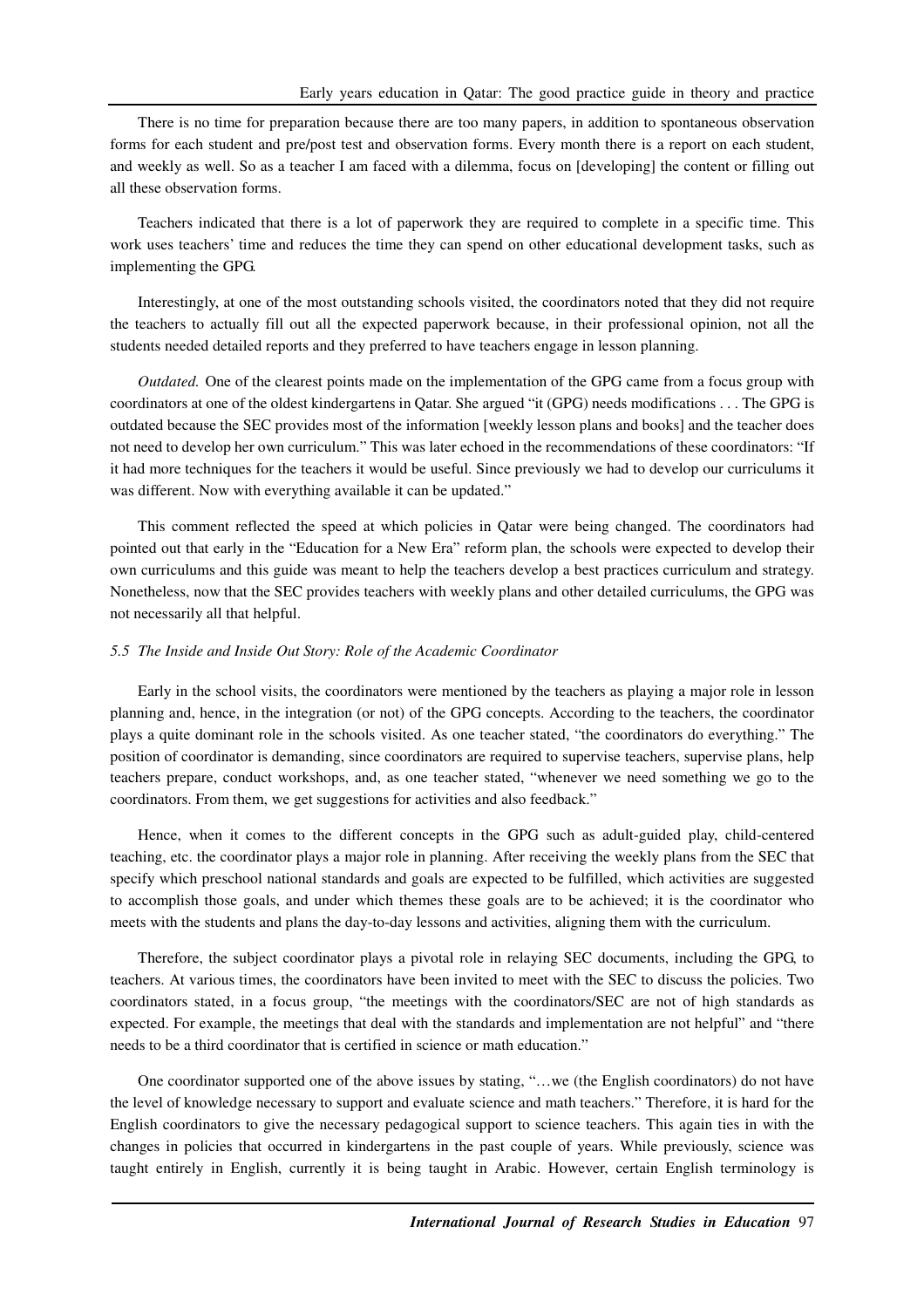incorporated into the science curriculum. Therefore, the previous integration of English, science, and math, under the supervision of one teacher, has been discontinued.

### *5.6 The Inside, Outside and Inside Out Stories: Additional Issues*

When participants were asked about their recommendations, their responses raise additional issues regarding outside forces such as parents and domestic servants, the role of teachers and the use of curriculum standards that must be considered. First, there is a concern about the level of the standards and the GPG guide itself. One participant questioned the level of the standards and suggested that the current standards are too high and advanced for their students. Coupled with this issue that teachers have difficulty utilize the GPG and curriculum standards. Teachers comments such as "It is difficult the way it is presented;" "It [GPG] should give teachers more freedom;" "the given concepts are big, theoretical, and non-practical; and "it is challenging to implement it. If it had more techniques for the teachers it would be useful" all demonstrate the challenges these teachers face but also hints toward the lack of skills and abilities to unpack these concepts and theories and utilize these in the classroom.

There was a concern regarding the role of parents and the heavy reliance on domestic help in Qatar. These teachers raise an important issue here. The use of domestic help has been criticized in regarding to issues of language and schooling. El-Haddad (2003) argues that this dependency of Gulf families on domestic servants "has to do more with the urban culture that was introduced by the financial provisions resulting from increased wealth" (p. 5). Regarding the role of domestic servants, Chatriwala (2012) points out the Oatar's Permanent Population Committee "has recommended decreasing the Qatari household dependency on maids, most local families say that maids are inevitable to keep the house running." The high reliance on domestic maids and other servants in the upbringing of children have negative consequences (Evans, Powell-Davies & Chung, 2010, p. 29). That is, the socialization of children and the influence of the various cultural values and language through the domestic servants in the Qatari household having serious consequences on Arab values and language having negative effects on Arab children's behavior (El-Haddad, 2003). In addition, "most domestic servants (maids) are not trained to raise children or to care for them. They add that the characteristics of the maids, such as education, language, religion age, don't qualify them to raise children" (El-Haddad, 2003, p. 5). The reliance on domestic help not only impacts language and behavior but also could play a role in parental involvement in schools.

#### **6. Discussion**

This research is neither a comprehensive look at kindergarten in Qatar nor is it our intent to achieve this goal. Rather because there is little research conducted in kindergartens in Qatar, we attempt to provide a snapshot of what is occurring in several schools centering on Fullan's (2000) three stories. More importantly, there are few if any studies that center on the implementation of educational theory in the kindergarten classroom. However, there is evidence that the SEC has put into place appropriate and developmentally sound practices for Qatar kindergartens. Each school has the physical facilities needed to implement an excellent early childhood program. The GPG also provides developmentally appropriate early childhood theories and practices that can be implemented and transferred into the Qatari context.

Throughout the interviews and classroom observations, it is clear that the GPG plays a role in shaping curriculum and pedagogical practices however, the curriculum standards seem to take precedent over all else. Although standards are important, teachers seems to *obsess* on the standards and seem to lack an understanding as to how standards can and should be integrated within the GPG, curriculum and developmentally appropriate practice; many teachers seem to lack this understanding and at times the knowledge, skills and background to utilize both standards and the GPG in an effective integrative manner.

Although the GPG contains 61 pages, the issue may not be solely that teachers do not read it but rather that they lack the prior knowledge and complex understanding of the concepts necessary to apply recommended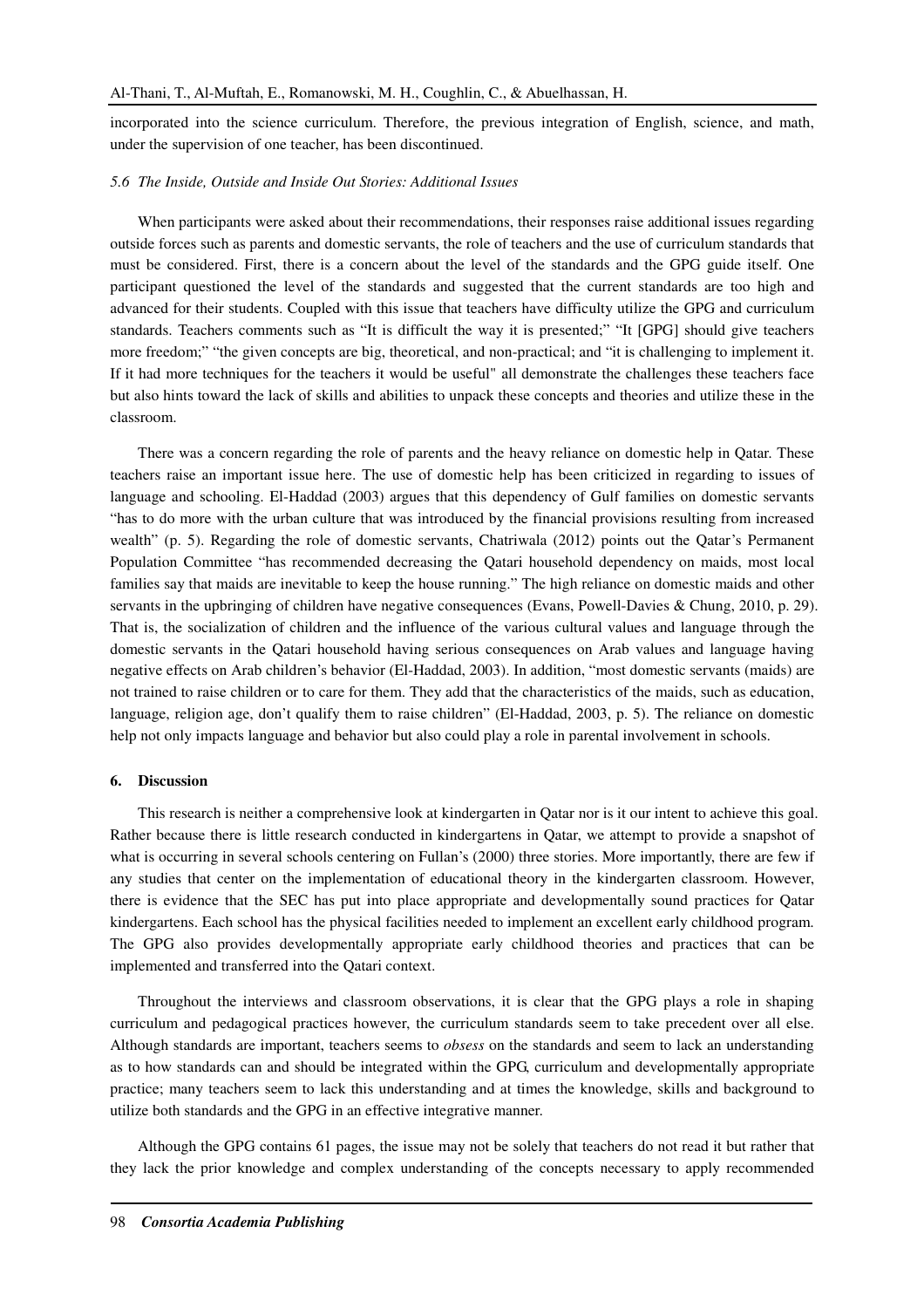practices to the classroom. One teacher pointed out that:

*the GPG is not presented in a smooth and easy way...It also contains rigid standards that I do not know how to implement. For example, feedback....How do I implement this concept? ...So it is not clear how these good practices can be implemented practically in the classroom.* 

This concern expressed by participants raises an important issue regarding the educational background of early childhood teachers in Qatar. According to the SEC, more than 30 percent of teachers in Qatar are not qualified to teach; 31 percent of teachers in Qatar have no formal qualifications to teach, and 35 percent of these teachers are teaching in independent schools ("Above 30 % teachers," 2011). Al Thani and Romanowski (2013) point out:

*[there] is no centralized system for the recruitment of early childhood teachers in Qatar, and the*  lack of qualified teachers is problematic for some schools. Schools are forced to select and hire *the best teachers available and at times, these are under or unqualified.* 

It was evident from the school interviews that teachers who had a background in education, and who had more work experience, seem to be implementing the concepts in the guide even if they were not familiar with it, and this was especially true for those with professional training in early childhood education.

All this places the coordinators in the position of mediator of the GPG and the National Curriculum Standards. These findings indicate that the SEC and coordinators play a dominant role guiding the curriculum and teaching in Qatar kindergartens and teachers depend on both for guidance and direction in their teaching. This role as mediator can reduce these teachers to technicians that carry out prescriptions and objectives from others rather than developing pedagogies themselves, which requires teachers to read, understand and utilize best practices that are found in the GPG.

In addition, our classroom observations indicated that there is a great deal of use of handouts where all students are doing the same task at the same time. There is a concern that teachers are too focused on the curriculum standards and that there is a great deal of teacher directed teaching and little time is provided for children to interact and communicate with each other. In observing the classroom, children were seen working independently, even in group settings, and very much focused on doing what was expected to be completed. Communication and social skills are set aside in order to have good class management. This emphasis on getting the work done, controlling the classroom and teacher-centered teaching seems to be directly related to the pressure from the SEC for schools and teachers to meet the standards.

#### *6.1 Recommendations*

There is no doubt that implementing an Early Childhood Education program demands a collaborative effort of all stakeholders. This includes parents, teachers, school leaders, students, community members and government entities. Although the government must provide all necessary teaching and learning resources, the role of coordinators and teachers cannot be overemphasized. Thus there are several recommendations that emerge from this study that would provide useful. In Qatar, there is little doubt that excellent facilities and a solid practice guide are provided for kindergartens and teachers. Based on this, it is vital that kindergarten teachers have a degree in early childhood education and are well equipped to read, understand and apply developmentally appropriate educational theories to the classroom. This requires that new teachers complete a bachelors or at minimum a diploma in early childhood education. This education provides teachers will the knowledge, skills and dispositions that enable them to effective implement theory to practice. However, we know from education policy implementation literature that simply having access to resources does not necessarily cause the resources to be utilized well (Grubb, Huerta, & Goe, 2006; Honig, 2006).

Since the above takes time, there needs to be effective professional development that does not simply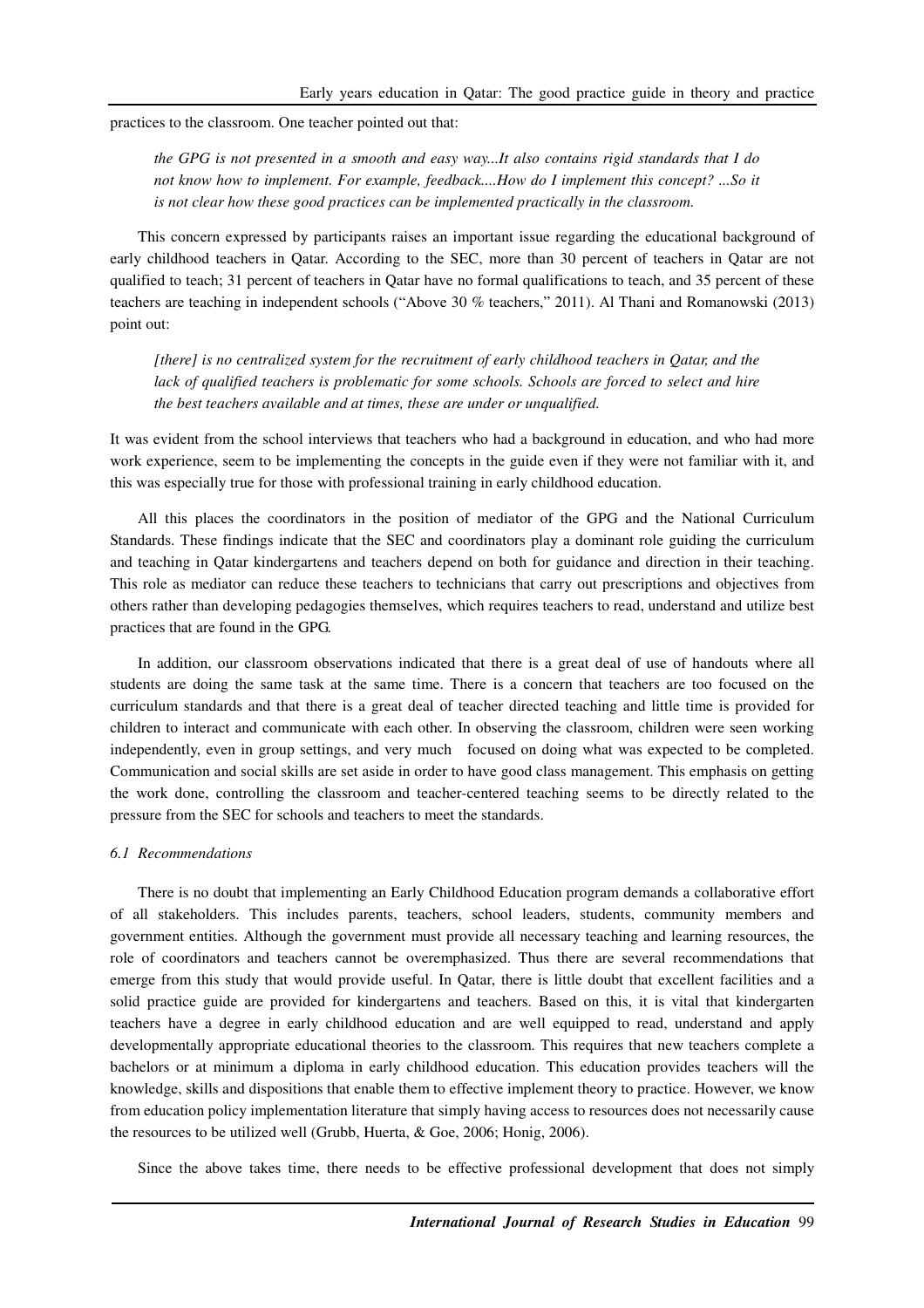provide "training" instead of education for teachers. It is important to recognize "the major concern with standards-based educational reforms is that educators' work is in jeopardy of being reduced to technical activities or skills designed to produce outcomes based on professional standards" (Romanowski, 2013, p. 6). This is the case here where teachers are attempting to simply "carry out" pre-determined educational objectives without possessing the knowledge and skills needed to be able to unpack curriculum standards, develop lessons and assess student progress. Therefore, professional develop, designed to meet this challenge, needs to understand that that teachers play a fundamental role in educational reform and stop providing workshops that deliver teachers a preset package of pedagogical recipes that are technically carried out in the classroom. Rather professional education must develop the pedagogical knowledge and skills in teachers so they are able to act as teachers and not simple technicians: "uncritical, "objective," and "efficient" distributors of information" who neglect the more critical aspects of culture and schooling (Giroux & McLaren, 1996, p. 304), and this is especially true in early childhood as teachers and education as experienced by children at this age sets the tone and expectations for future educational experiences.

Second, principals and coordinators in these schools must develop the knowledge and skills needed so they can engage in instructional supervision that centers on teachers' growth and development. This must include developing teachers' ongoing reflective inquiry skills and must promote professional growth and renewal. Effective supervision fosters a critical examination of teachers' beliefs about teaching and learning as well as movement toward similarity of beliefs and practice.

Third, academically it is accepted that large class sizes reduces learning. As noted by the teachers, class size is an issue. Classrooms with no more than 18 children allow for better instruction and an overall better learning environment for the children. This should be a priority of the SEC and schools in order to provide better educational opportunities.

Fourth, there is a need within Qatar's educational reform for an increase in parental involvement in their children's education. In order to develop a caring community around students, teachers, parents and students must be viewed, as partners in education and parents must be an integral part of the school. Children learn and grow in schools, communities and at home therefore it is vital for a positive and active parental role in education.

Finally, teachers need to be able to develop the viewpoint that high academic and curriculum standards are an essential part of an effective school. However, standards are designed to serve teachers and students in order to promote learning. Teachers and students should not serve the standards blindly following and implementing requirements. Rather, every educational policy implemented in schools must serve to improve teaching and make learning more effective.

### **7. References**

- Above 30 % teachers not qualified. (2011, September 4). *The Peninsula.* Retrieved from http://thepeninsulaqatar.com/news/qatar/163929/above-30pc-teachers-not-qualified
- ACEI global guidelines assessment. (2011). Washington, DC: Association for Childhood Education International  $(3<sup>rd</sup>$  ed.). Retrieved from http://acei.org/programs-events/global-guidelines.html
- Althani, T., & Romanowski, M. H. (2013). Neoliberalism and Qatari preschools: A comparative study of England and Qatar. *The Near and Middle East Journal of Research in Education*, *13*(2). http://dx.doi.org/10.5339/nmejre.2013.2
- Bogdan, R. C., & Biklen, S. K. (2002). *Qualitative research for education: An introduction to theory and methods* (4th ed.). Needham Heights, MA: Allyn and Bacon.
- Bowe R., Ball, S., & Gold, A. (1992). *Reforming education and changing schools: Case studies in policy sociology*. London: Routledge.
- Brewer, D. J., Augustine, C. H., Zellman, G. L., Ryan, G. W., Goldman, C. A., Stasz, C., & Constant, L. (2007). Education for a new era: Design and implementation of k-12 education reform in Qatar. Santa Monica,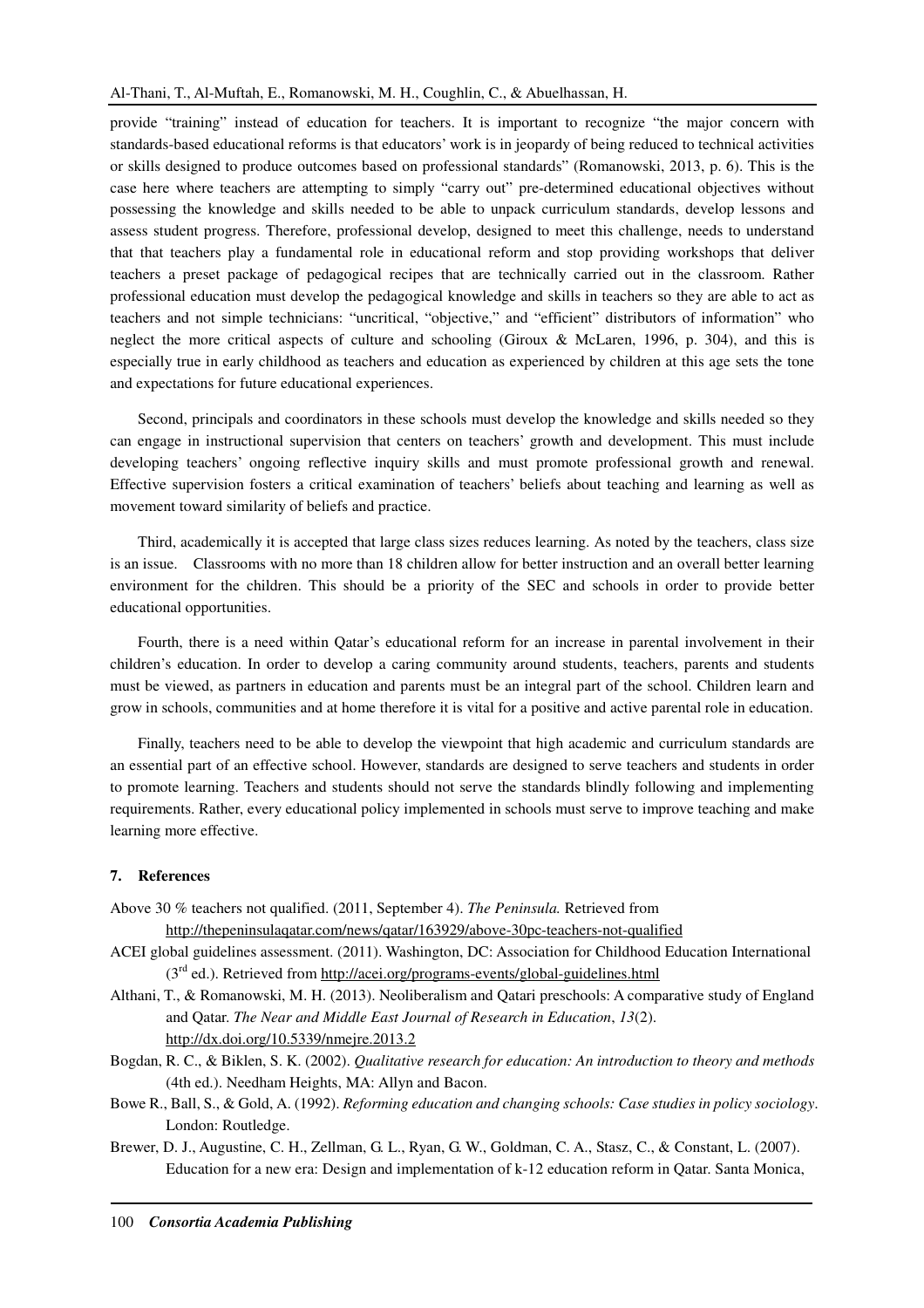CA: Rand Corp. Retrieved from http://www.rand.org/pubs/monographs/MG548/

- Cassidy, D., Hestenes, L., Hedge, A., Hestenes, S., & Mims, S. (2005). Measurement of quality in preschool child care classrooms: The early childhood environment rating scale – revised and its psychometric properties. *Early Childhood Research Quarterly*, *20*(3), 345–360. http://dx.doi.org/10.1016/j.ecresq.2005.07.005
- Chatriwala, O. (2012). Maid abuse in Qatar: A growing problem. Doha News. Retrieved from https://dohanewsco.wordpress.com/tag/domestic-workers/page/2/
- Cuban, L. (1988). A fundamental puzzle of school reform. In A. Lieberman (Ed.), *Schools as collaborative cultures: Creating the future now* (pp. 71-77). New York: The Falmer Press.
- Denzin, N. L., & Lincoln, Y. (2007). *The landscape of qualitative research* (3rd ed). New York: Sage Publications.
- Education Institute. (2004). Curriculum standards for the State of Qatar: Grades K to 12. Doha, Qatar. Retrieved from http://www.ibe.unesco.org/curricula/qatar/qa\_al\_eng\_2004\_eng.pdf
- Education Queensland International. (2009). *The early years education good practice guide*. U.K.: Australia & Nord Anglia Limited.
- Elmore, R. (1996). Getting to scale with food educational practice. *Harvard Educational Review*, *66*(1), 1-26. http://dx.doi.org/10.17763/haer.66.1.g73266758j348t33
- Fullan, M. (2000). The three stories of educational reform. *Phi Delta Kappan, 81*(8), 581-584.
- Giroux, H. A., & McLaren, P. (1996). Teacher education and the politics of engagement: The case for democratic schooling. In P. Leistyna, A. Woodrum, & S. A. Sherblom (Eds.), *Breaking free: The transformative power of critical pedagogy* (pp. 301-331)*.* Cambridge, MA: Harvard Education Press.
- Grubb, W., Huerta, L., & Goe, L. (2006). Straw into gold, revenues into results: Spinning out the implications of the improved school finance*. Journal of Education Finance, 31*(4), 334-359.
- Honig, M. I. (2006) Complexity and policy implementation: Challenges and opportunities for the field. In M. I. Honig (Ed.). *New directions in education policy implementation: Confronting complexity* (pp. 1-23). Albany, New York: State University of New York Press.
- Khatri, S. S. (2014). Supreme Education Council: 13 new schools to open in Qatar this fall. Doha, Qatar; Doha news. Retrieved from http://dohanews.co/supreme-education-council-13-new-schools-open-qatar-fall/
- Miles, M. B., & Huberman, A. M. (1994). *Qualitative data analysis* (2nd ed.). Newbury Park, CA: Sage.
- Patton, M. Q. (1990). *Qualitative evaluation and research methods* (2nd ed.). Newbury Park, CA: Sage Publications, Inc.
- Polkinghorne, D. E. (1989). Phenomenological research methods. In R. S. Valle & S. Halling (Eds.), *Existential-phenomenological perspectives in psychology* (pp. 41–60). New York: Plenum. http://dx.doi.org/10.1007/978-1-4615-6989-3\_3
- Qatar National Development Strategy 2011–2016. (2011). Retrieved from http://www.gsdp.gov.qa/gsdp\_vision/docs/NDS\_EN.pdf
- Romanowski, M. H. (2013). The Qatar national professional standards for school leaders: A critical discourse analysis using Habermas' theory of knowledge constitutive interests. *International Journal of Leadership in Education*. http://dx.doi.org/10.1080/13603124.2013.814808
- Smit, B. (2003). Can qualitative research inform policy implementation? Evidence and arguments from a developing country context. *Forum Qualitative Sozialforschung / Forum: Qualitative Social Research*, *4*(3). Retrieved from http://nbn-resolving.de/urn:nbn:de:0114-fqs030363
- Supreme Education Council. (2005). *Curriculum Standards*. Retrieved from http://www.teachers.net.qa/
- Supreme Education Council. (2007). *National Professional Standards*. Retrieved from http://www.teachers.net.qa/
- Supreme Education Council. (2012). Curriculum standards: Kindergarten. Retrieved from

http://www.sec.gov.qa/En/Education/Pages/GradeAndSubject.aspx

Supreme Education Council. (2012). School Lists. Retrieved from

http://www.sec.gov.qa/En/ServicesCenter/Pages/QatariSchoolsListing.aspx?Gdr=3&Grd=5

Sylva, K., Siraj-Blatchford, I., & Taggart, B. (2003). *Assessing quality in the early years: Early childhood environment rating scale: Extension (ECERS-E), four curricular subscales*. London: Trentham Books.